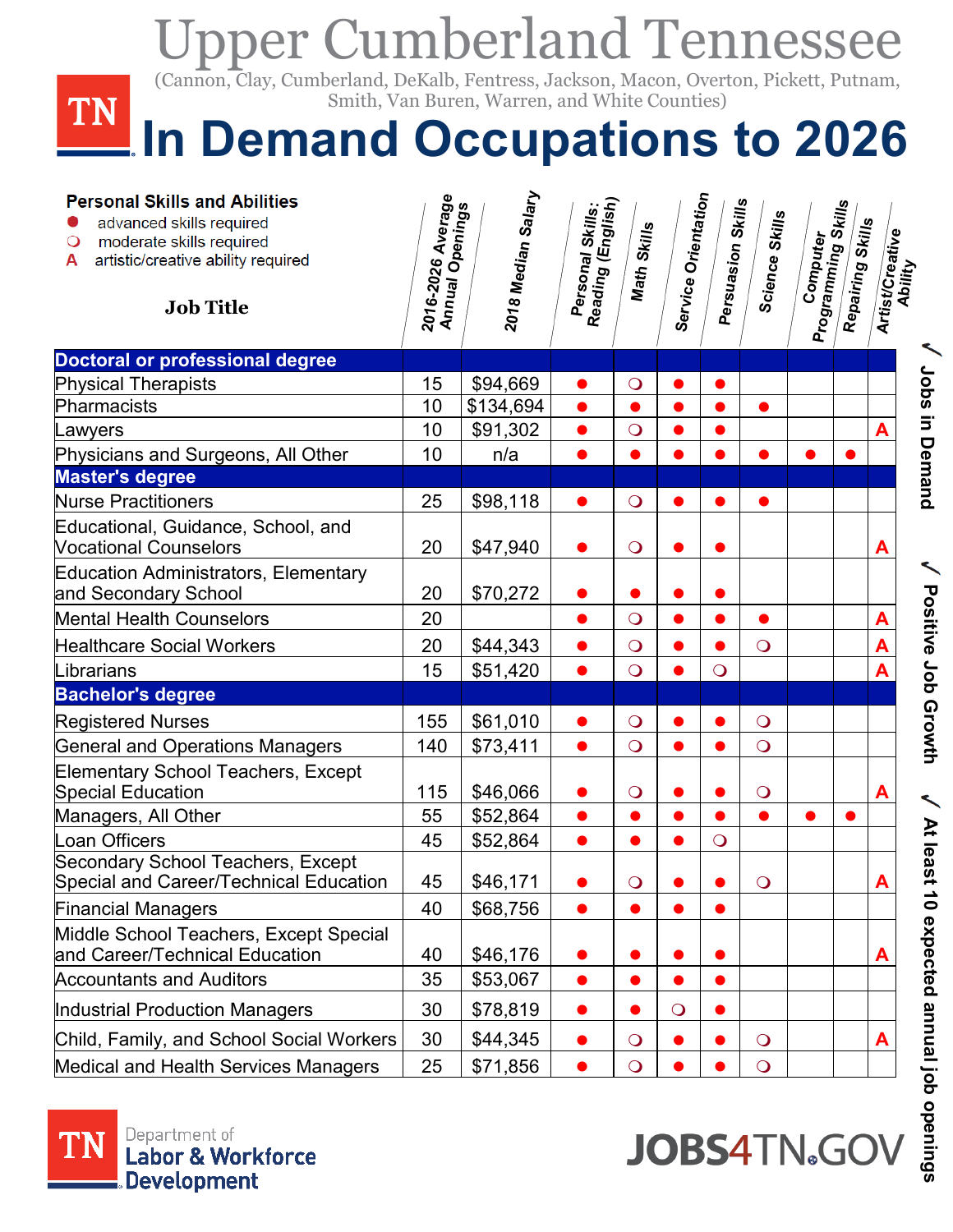| <b>Upper Cumberland Tennessee</b>                                                                                                                                      |                                      |                                               |                                       |                              |                     |                   |                       |                                |                  |   |                             |
|------------------------------------------------------------------------------------------------------------------------------------------------------------------------|--------------------------------------|-----------------------------------------------|---------------------------------------|------------------------------|---------------------|-------------------|-----------------------|--------------------------------|------------------|---|-----------------------------|
| (Cannon, Clay, Cumberland, DeKalb, Fentress, Jackson, Macon, Overton, Pickett, Putnam,<br>TN                                                                           |                                      | Smith, Van Buren, Warren, and White Counties) |                                       |                              |                     |                   |                       |                                |                  |   |                             |
| In Demand Occupations to 2026                                                                                                                                          |                                      |                                               |                                       |                              |                     |                   |                       |                                |                  |   |                             |
| <b>Personal Skills and Abilities</b><br>advanced skills required<br>moderate skills required<br>$\circ$<br>artistic/creative ability required<br>А<br><b>Job Title</b> | 2016-2026 Average<br>Annual Openings | 2018 Median Salary                            | Personal Skills:<br>Reading (English) | <b>Math Skills</b>           | Service Orientation | Persuasion Skills | <b>Science Skills</b> | Computer<br>Programming Skills | Repairing Skills |   | Artist/Creative<br>Ability  |
| <b>Bachelor's degree continued</b>                                                                                                                                     |                                      |                                               |                                       |                              |                     |                   |                       |                                |                  |   |                             |
| Human Resources Specialists                                                                                                                                            | 25                                   | \$45,265                                      |                                       | $\bigcirc$                   |                     | $\bigcirc$        |                       |                                |                  | A | Jobs in Demand              |
| <b>Construction Managers</b>                                                                                                                                           | 20                                   | \$69,597                                      | $\bullet$                             | $\bullet$                    |                     |                   | $\overline{O}$        |                                |                  |   |                             |
| Industrial Engineers<br><b>Special Education Teachers,</b>                                                                                                             | 20                                   | \$61,778                                      | $\bullet$                             | $\bullet$                    | $\overline{O}$      | $\bigcirc$        |                       |                                |                  |   |                             |
| Kindergarten and Elementary School                                                                                                                                     | 20                                   | \$47,517                                      |                                       | $\overline{O}$               |                     |                   |                       |                                |                  | A |                             |
| Administrative Services Managers                                                                                                                                       | 15                                   | \$68,379                                      | $\bullet$                             | $\overline{O}$               |                     |                   |                       |                                |                  |   |                             |
| Kindergarten Teachers, Except Special                                                                                                                                  |                                      |                                               |                                       |                              |                     |                   |                       |                                |                  |   |                             |
| Education                                                                                                                                                              | 15                                   | \$43,360                                      | $\bullet$                             | $\bigcirc$                   |                     |                   |                       |                                |                  | A |                             |
| Sales Managers                                                                                                                                                         | 15                                   | \$94,713                                      | $\bullet$                             | $\bullet$                    |                     |                   |                       |                                |                  |   |                             |
| Market Research Analysts & Marketing                                                                                                                                   |                                      |                                               |                                       |                              |                     |                   |                       |                                |                  |   |                             |
| <b>Specialists</b>                                                                                                                                                     | 10                                   | \$46,791                                      |                                       |                              | $\bigcirc$          |                   | $\bigcirc$            | $\overline{O}$                 |                  |   |                             |
| Computer and Information Systems                                                                                                                                       |                                      |                                               |                                       |                              |                     |                   |                       |                                |                  |   |                             |
| Managers                                                                                                                                                               | 10                                   | \$87,686                                      |                                       |                              | $\bigcirc$          |                   |                       | $\overline{O}$                 |                  |   |                             |
| <b>Purchasing Managers</b>                                                                                                                                             | 10                                   | \$88,296                                      | $\bullet$                             | ●                            |                     |                   |                       |                                |                  |   |                             |
| Social and Community Service Managers                                                                                                                                  | 10                                   | \$54,611                                      | $\bullet$                             | $\overline{O}$               |                     |                   | $\circ$               |                                |                  | A |                             |
| Software Developers, Applications                                                                                                                                      | 10                                   |                                               |                                       | $\overline{O}$               | $\overline{O}$      | $\bigcirc$        | $\overline{O}$        |                                |                  |   |                             |
| <b>Mechanical Engineers</b>                                                                                                                                            | 10                                   | \$73,380                                      |                                       |                              |                     |                   |                       | $\overline{O}$                 |                  | A |                             |
| <b>Training and Development Specialists</b>                                                                                                                            | 10                                   | \$46,200                                      |                                       | $\bigcirc$                   |                     |                   |                       |                                |                  | A | <b>Positive Lob Growth</b>  |
| <b>Graphic Designers</b>                                                                                                                                               | 10                                   | \$42,201                                      | $\bullet$                             | $\overline{O}$               | $\overline{O}$      | $\overline{O}$    |                       |                                |                  | A |                             |
| <b>Associate's degree</b>                                                                                                                                              |                                      |                                               |                                       |                              |                     |                   |                       |                                |                  |   | ↖                           |
| <b>Physical Therapist Assistants</b>                                                                                                                                   | 30                                   | n/a                                           |                                       | $\overline{O}$               |                     | $\bigcirc$        | $\overline{O}$        |                                |                  |   |                             |
| <b>Respiratory Therapists</b>                                                                                                                                          | 15                                   | \$53,332                                      |                                       | $\bigcirc$                   | $\bigcirc$          | $\bigcirc$        | $\bigcirc$            |                                | $\bigcirc$       |   |                             |
| Radiologic Technologists                                                                                                                                               | 15                                   | \$46,883                                      | $\bullet$                             | $\overline{O}$               |                     | $\overline{O}$    | $\bigcirc$            |                                |                  |   |                             |
| <b>Civil Engineering Technicians</b>                                                                                                                                   | 10                                   | \$36,322                                      | $\bullet$                             |                              | $\overline{O}$      | $\overline{O}$    | $\overline{O}$        |                                |                  | A |                             |
| <b>Electrical and Electronics Engineering</b>                                                                                                                          |                                      |                                               |                                       |                              |                     |                   |                       |                                |                  |   |                             |
| Technicians                                                                                                                                                            | 10                                   | \$48,363                                      |                                       |                              | $\overline{O}$      | $\bigcirc$        | $\bigcirc$            | $\overline{O}$                 |                  |   |                             |
| Postsecondary non-degree award                                                                                                                                         |                                      |                                               |                                       |                              |                     |                   |                       |                                |                  |   |                             |
| <b>Licensed Practical and Licensed</b><br><b>Vocational Nurses</b>                                                                                                     | 130                                  |                                               |                                       |                              |                     |                   | $\overline{O}$        |                                |                  |   |                             |
| <b>Dental Assistants</b>                                                                                                                                               | 30                                   | \$36,619<br>\$38,351                          | $\bullet$                             | $\bigcirc$<br>$\overline{O}$ |                     | $\overline{O}$    | $\overline{O}$        |                                |                  |   |                             |
| <b>Telecommunications Equipment Installers</b>                                                                                                                         |                                      |                                               |                                       |                              |                     |                   |                       |                                |                  |   | At least 10 expected annual |
| and Repairers, Except Line Installers                                                                                                                                  | 30                                   | \$60,908                                      |                                       | $\bigcirc$                   | $\bigcirc$          | $\bigcirc$        | $\overline{O}$        | $\overline{O}$                 |                  |   |                             |



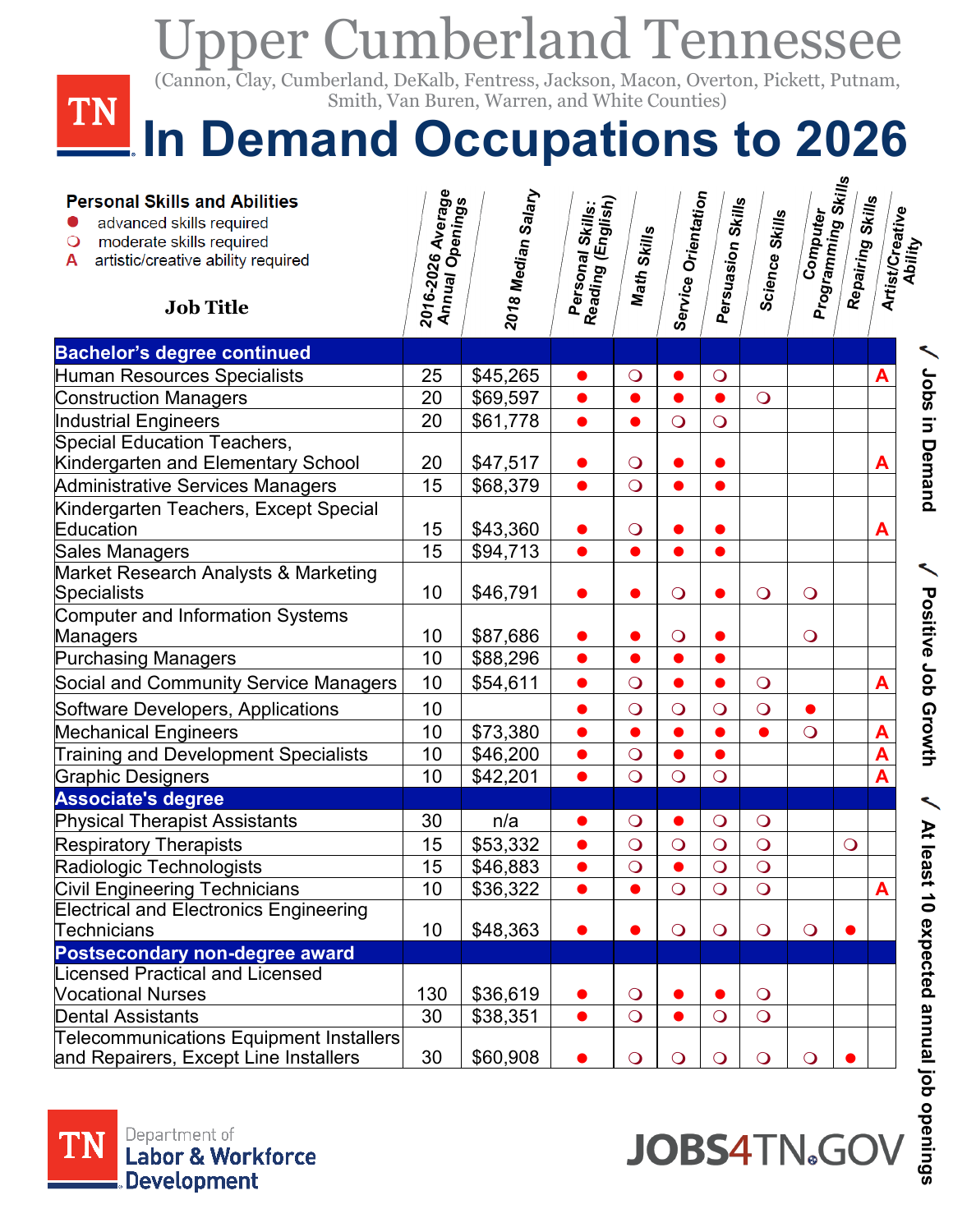| <b>Upper Cumberland Tennessee</b>                                                                                                                                      |                                        |                                               |                                       |                |                     |                   |                       |                                |                  |   |                                |
|------------------------------------------------------------------------------------------------------------------------------------------------------------------------|----------------------------------------|-----------------------------------------------|---------------------------------------|----------------|---------------------|-------------------|-----------------------|--------------------------------|------------------|---|--------------------------------|
| (Cannon, Clay, Cumberland, DeKalb, Fentress, Jackson, Macon, Overton, Pickett, Putnam,<br>TN                                                                           |                                        | Smith, Van Buren, Warren, and White Counties) |                                       |                |                     |                   |                       |                                |                  |   |                                |
| In Demand Occupations to 2026                                                                                                                                          |                                        |                                               |                                       |                |                     |                   |                       |                                |                  |   |                                |
| <b>Personal Skills and Abilities</b><br>advanced skills required<br>moderate skills required<br>$\circ$<br>artistic/creative ability required<br>A<br><b>Job Title</b> | 2016-2026 Average<br>  Annual Openings | 2018 Median Salary                            | Personal Skills:<br>Reading (English) | Math Skills    | Service Orientation | Persuasion Skills | <b>Science Skills</b> | Computer<br>Programming Skills | Repairing Skills |   | Artist/Creative<br>Ability     |
| Postsecondary non-degree award<br>continued                                                                                                                            |                                        |                                               |                                       |                |                     |                   |                       |                                |                  |   |                                |
| <b>Tool and Die Makers</b>                                                                                                                                             | 20                                     | \$44,684                                      | $\bigcirc$                            | $\bigcirc$     |                     | $\bigcirc$        |                       |                                | $\bigcirc$       | A |                                |
| Firefighters                                                                                                                                                           | 15                                     | \$37,208                                      |                                       | $\overline{O}$ |                     |                   | $\overline{O}$        |                                | $\overline{O}$   |   |                                |
| High school diploma or equivalent                                                                                                                                      |                                        |                                               |                                       |                |                     |                   |                       |                                |                  |   |                                |
| First-Line Supervisors of Office and<br><b>Administrative Support Workers</b>                                                                                          | 125                                    | \$43,799                                      |                                       | $\bigcirc$     |                     |                   |                       |                                |                  |   | Jobs in Demand                 |
| <b>Residential Advisors</b>                                                                                                                                            | 115                                    | n/a                                           |                                       | $\overline{O}$ |                     | $\bullet$         |                       |                                |                  | A |                                |
| First-Line Supervisors of Production and                                                                                                                               |                                        |                                               |                                       |                |                     |                   |                       |                                |                  |   |                                |
| <b>Operating Workers</b>                                                                                                                                               | 115                                    | \$52,375                                      |                                       | $\bigcirc$     | $\overline{O}$      |                   |                       |                                | $\bigcirc$       |   |                                |
| <b>First-Line Supervisors of Construction</b><br><b>Trades and Extraction Workers</b>                                                                                  | 50                                     | \$55,053                                      |                                       | $\overline{O}$ |                     |                   | $\overline{O}$        |                                | $\overline{O}$   |   |                                |
| Sales Representatives, Wholesale and<br>Manufacturing, Except Technical and<br>Scientific Products                                                                     | 45                                     | \$58,185                                      |                                       | $\bigcirc$     |                     |                   |                       |                                |                  |   | V Positive Job G               |
| Electricians                                                                                                                                                           | 40                                     | \$54,447                                      |                                       |                | $\overline{O}$      | $\overline{O}$    | $\bigcirc$            |                                |                  |   |                                |
| First-Line Supervisors of Mechanics,<br>Installers, and Repairers                                                                                                      | 40                                     | \$65,177                                      |                                       |                |                     |                   |                       |                                |                  |   |                                |
| Computer-Controlled Machine Tool<br>Operators, Metal and Plastic                                                                                                       | 30                                     | \$43,354                                      |                                       | $\bigcirc$     | $\bigcirc$          | $\bigcirc$        | $\overline{O}$        | $\bigcirc$                     |                  |   | rowth                          |
| Plumbers, Pipefitters, and Steamfitters                                                                                                                                | 25                                     | \$41,115                                      |                                       | $\overline{O}$ |                     | $\overline{O}$    |                       |                                |                  |   |                                |
| Telecommunications Line Installers and<br>Repairers                                                                                                                    | 25                                     | n/a                                           | $\overline{O}$                        | $\overline{O}$ | $\overline{O}$      | $\bigcirc$        |                       |                                | $\bigcirc$       |   |                                |
| <b>Excavating and Loading Machine and</b><br><b>Dragline Operators</b>                                                                                                 | 25                                     | n/a                                           |                                       | $\bigcirc$     | $\bigcirc$          |                   |                       |                                |                  |   |                                |
| Operating Engineers and Other<br>Construction Equipment Operators                                                                                                      | 25                                     | \$35,784                                      | $\bigcirc$                            | $\bigcirc$     | $\bigcirc$          | $\bigcirc$        |                       |                                | $\bigcirc$       |   |                                |
| <b>First-Line Supervisors of Personal</b><br>Service Workers                                                                                                           | 20                                     | \$39,444                                      |                                       | $\bigcirc$     |                     |                   |                       |                                |                  |   |                                |
| <b>Postal Service Mail Carriers</b>                                                                                                                                    | 20                                     | \$48,298                                      | $\overline{O}$                        |                | $\overline{O}$      | $\overline{O}$    |                       |                                |                  |   |                                |
| Production, Planning, and Expediting<br><b>Clerks</b>                                                                                                                  | 20                                     | \$40,082                                      |                                       | $\circ$        | $\circ$             | $\bigcirc$        |                       |                                |                  |   | At least 10 expected annual jo |
| Industrial Machinery Mechanics                                                                                                                                         | 20                                     | \$41,052                                      | $\overline{O}$                        | $\overline{O}$ | $\overline{O}$      | $\overline{O}$    | $\overline{O}$        | $\overline{O}$                 |                  |   |                                |
| Maintenance Workers, Machinery                                                                                                                                         | 20                                     | \$43,136                                      |                                       | $\overline{O}$ | $\overline{O}$      | $\overline{O}$    |                       |                                |                  |   |                                |